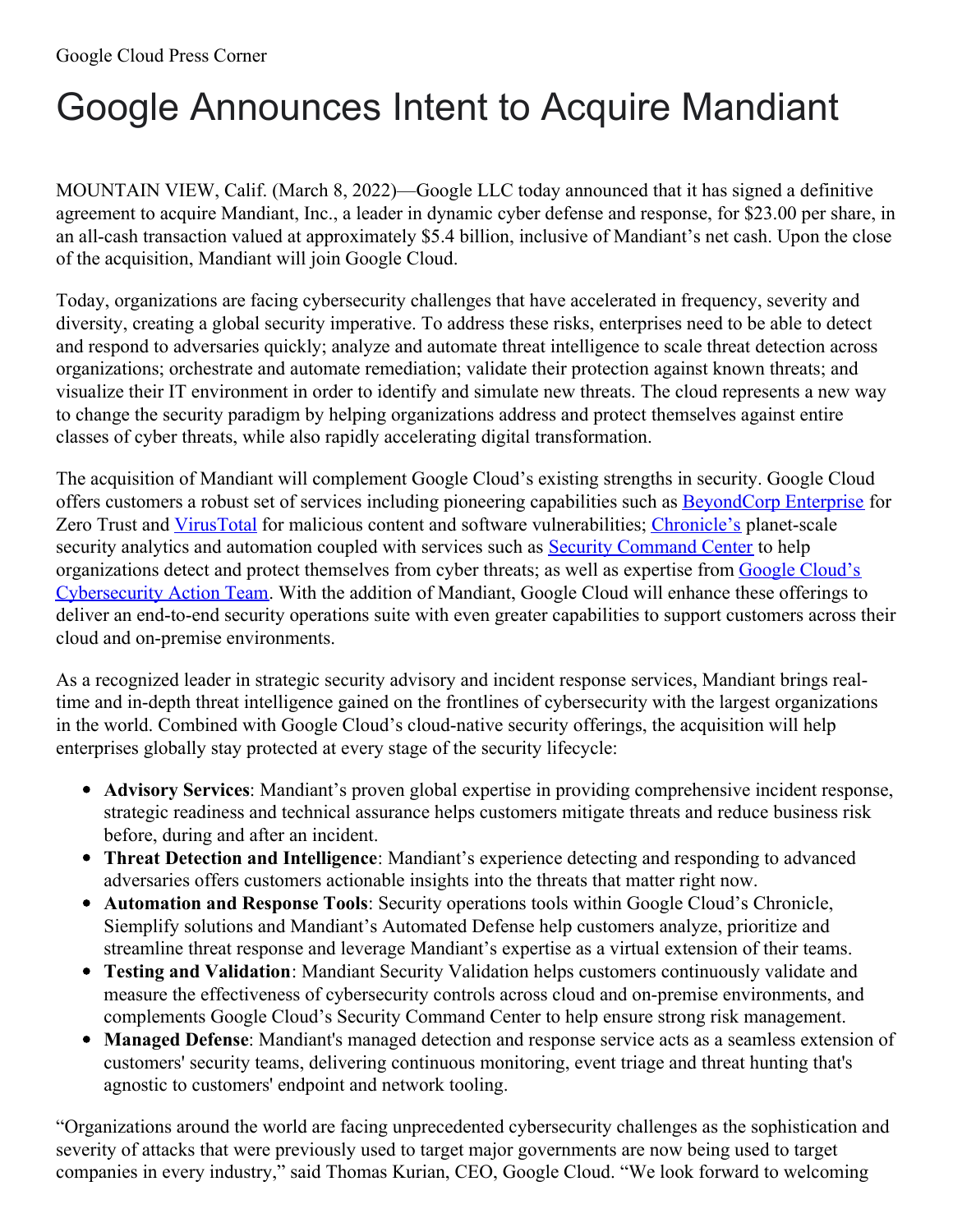Mandiant to Google Cloud to further enhance our security operations suite and advisory services, and help customers address their most important security challenges."

"There has never been a more critical time in cybersecurity. Since our founding in 2004, Mandiant's mission has been to combat cyber attacks and protect our customers from the latest threats," said Kevin Mandia, CEO, Mandiant. "To that end, we are thrilled to be joining forces with Google Cloud. Together, we will deliver expertise and intelligence at scale, changing the security industry."

As a pioneer in offering multicloud technology, Google Cloud's security operations suite will continue to provide a central point of intelligence, analysis and operations across on-premise environments, Google Cloud and other cloud providers. In addition, Google Cloud is deeply committed to supporting the technology partners of both companies, including the endpoint ecosystem. This acquisition will enable system integrators, resellers and managed security service providers to offer broader solutions to customers.

The acquisition of Mandiant is subject to customary closing conditions, including the receipt of Mandiant stockholder and regulatory approvals, and is expected to close later this year. For more information, see Mandiant's press [release](http://www.mandiant.com/company/press-release/mgc).

## **Contacts**

Investors:

investor-relations@abc.xyz Investor.Relations@Mandiant.com

Press: press@google.com Media.Relations@Mandiant.com

## **About Google**

Google's mission is to organize the world's information and make it universally accessible and useful. Through products and platforms like Search, Maps, Gmail, Android, Google Play, Chrome and YouTube, Google plays a meaningful role in the daily lives of billions of people and has become one of the most widely-known companies in the world. Google is a subsidiary of Alphabet Inc.

## **About Google Cloud**

Google Cloud accelerates every organization's ability to digitally transform its business. We deliver enterprise-grade solutions that leverage Google's cutting-edge technology – all on the cleanest cloud in the industry. Customers in more than 200 countries and territories turn to Google Cloud as their trusted partner to enable growth and solve their most critical business problems.

## **About Mandiant, Inc.**

Since 2004, Mandiant has been a trusted partner to security-conscious organizations. Effective security is based on the right combination of expertise, intelligence, and adaptive technology, and the Mandiant Advantage SaaS platform scales decades of frontline experience and industry-leading threat intelligence to deliver a range of dynamic cyber defense solutions. Mandiant's approach helps organizations develop more effective and efficient cyber security programs and instills confidence in their readiness to defend against and respond to cyber threats.

## **Forward-Looking Statements**

This release includes forward-looking statements within the meaning of Section 27A of the Securities Act of 1933 and Section 21E of the Securities Exchange Act of 1934. These forward-looking statements involve